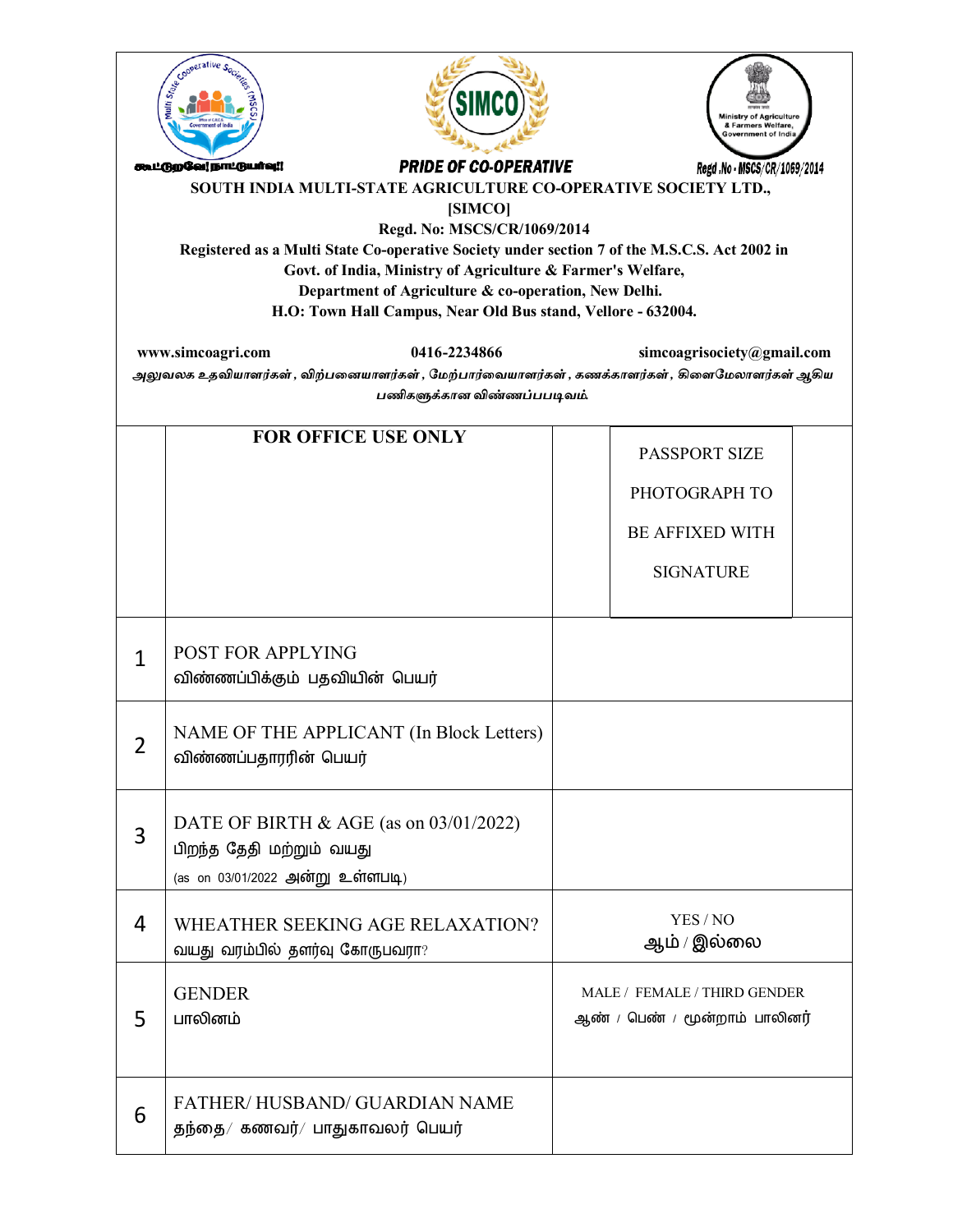| 7  | PERMANENT ADDRESS<br>நிரந்தர முகவரி                                                                                                   |                         |
|----|---------------------------------------------------------------------------------------------------------------------------------------|-------------------------|
| 8  | <b>TEMPORARY ADDRESS</b><br>தற்காலிக முகவரி                                                                                           |                         |
| 9  | <b>CONTACT NUMBER</b><br>தொடர்பு எண்                                                                                                  |                         |
| 10 | <b>E-MAIL ADDRESS</b><br>மின்னஞ்சல் முகவரி                                                                                            |                         |
| 11 | EDUCATION QUALIFICATION<br>கல்வித் தகுதி                                                                                              |                         |
| 12 | <b>MEDIUM OF STUDY</b><br>பயிற்று மொழி                                                                                                |                         |
| 13 | APPLICANT OWN TOWN/VILLAGE<br>விண்ணப்பதாரரின் சொந்த நகரம்/கிராமம்                                                                     |                         |
| 14 | <b>CITIZENSHIP</b><br>குடியுரிமை                                                                                                      |                         |
| 15 | <b>EXPERIENCE</b><br>முன் அனுபவம் உள்ளதா?                                                                                             | YES / NO<br>ஆம் / இல்லை |
| 16 | PREFERENCES (IF YES CHOOSE AND ATTACH<br>THE COPIES OF THE CERTIFICATE)<br>முன்னுரிமை கோருபவரா ஆம் எனில் தக்க<br>சான்றிதழ் இணைக்கவும் | YES / NO<br>ஆம் / இல்லை |
|    | (A) DESTITUTE WIDOW<br>ஆதரவற்ற விதவை                                                                                                  | YES/NO<br>ஆம் / இல்லை   |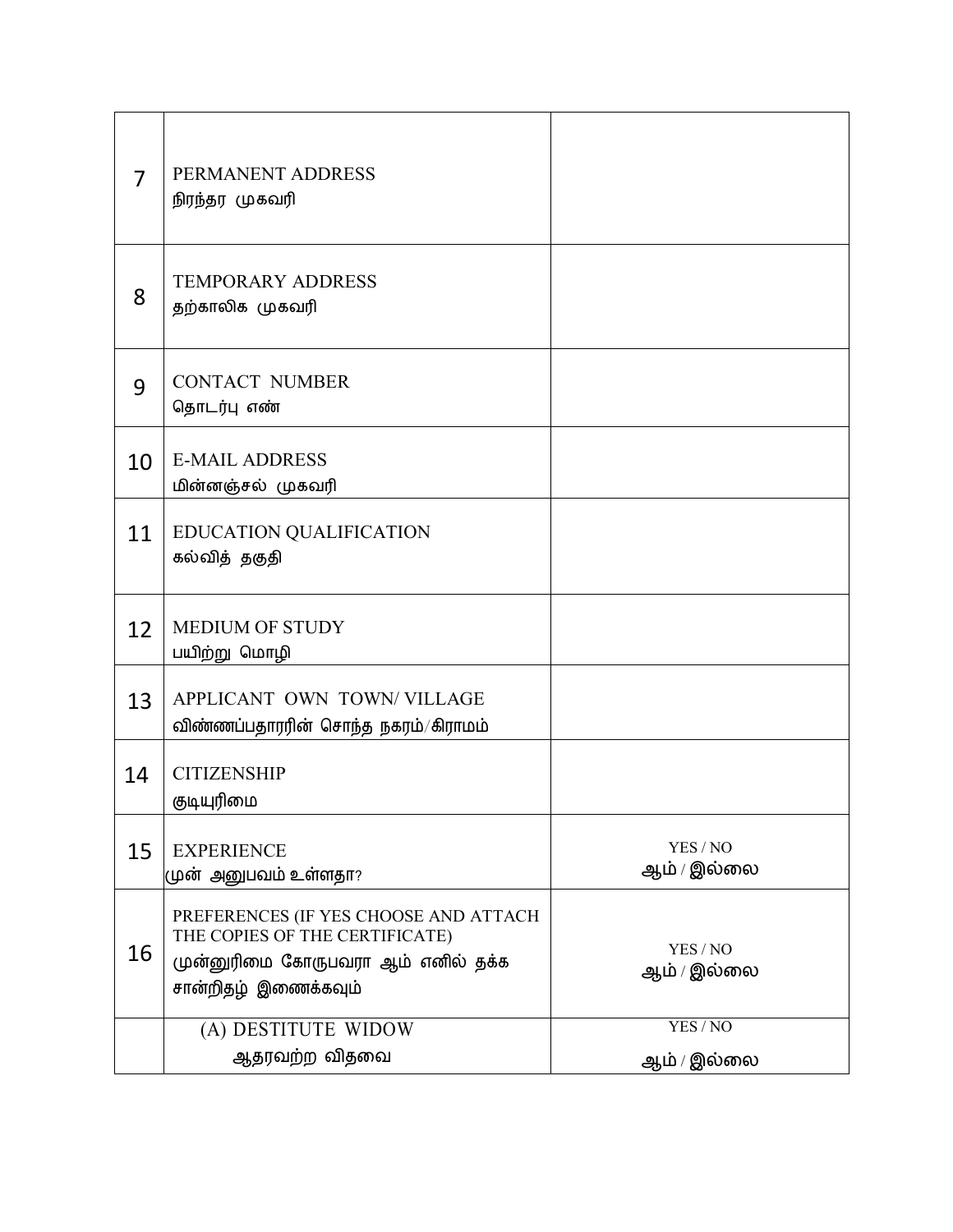|    | $(B) EX - SERVICEMENT$                                                       | YES / NO                                                             |
|----|------------------------------------------------------------------------------|----------------------------------------------------------------------|
|    | முன்னாள் படைவீரர்                                                            | ஆம் / இல்லை                                                          |
|    | (C) INTER-CASTE MARRIAGE                                                     | YES / NO                                                             |
|    | கலப்புத் திருமணம்                                                            | ஆம் / இல்லை                                                          |
|    | (D) OTHERS                                                                   | YES/NO                                                               |
|    | மற்றவை                                                                       | ஆம் / இல்லை                                                          |
| 17 | <b>RELIGION</b><br>மதம்                                                      |                                                                      |
| 18 | <b>COMMUNITY</b><br>இனம்                                                     | <b>GEN/OBC/SC/ST /EWS</b><br>உரிய இடத்தில் $\checkmark$<br>செய்யவும் |
| 19 | <b>CASTE</b><br>இன உட்பிரிவு                                                 |                                                                      |
| 20 | <b>EMPLOYMENT REGISTRATION NUMBER</b><br>வேலைவாய்ப்பு அலுவலகத்தின் பதிவு எண் |                                                                      |

## **DECLARATION** (உறுதியளித்தல்)

I certify that all the details mentioned in the application are genuine and correct. I am well aware that my application will be rejected, if any of the details provided found to be incorrect.

PLACE:<br>DATE:

APPLICANT SIGNATURE

**\*\*** IF THE APPLICATION IS WITHOUT THE APPLICANT SIGNATURE, IT WILL BE REJECTED\*\*